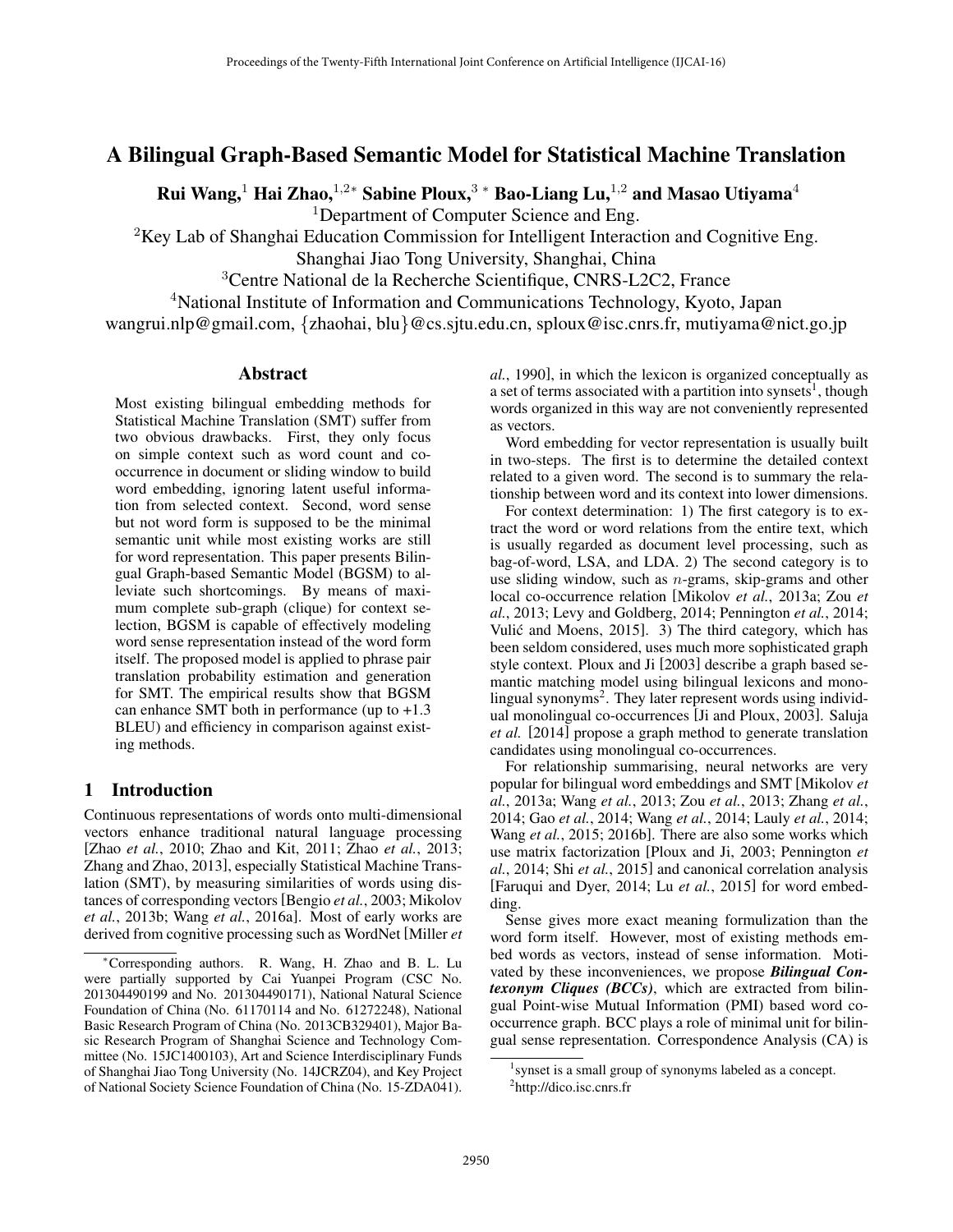then used for summarizing BCC-word matrix into lower dimension vectors for word representation. This work extends previous monolingual method [Ploux and Ji, 2003], which needs bilingual lexicons or synonyms for bilingual mapping and has been never used for SMT.

The remaining of this paper is organized as follows: the proposed *Bilingual Graph-based Semantic Model (BGSM)* is introduced in Section 2, and then it is applied to phrase translation probability estimation in Section 3 and phrase pair generation in Section 4 to enhance SMT. The experiments and analysis are given in Section 5. Section 6 summarizes this work.

# 2 Bilingual Graph-based Semantic Model

# 2.1 Graph Constructing

Formally, words are considered as nodes (vertices) and cooccurrence relationships of words are considered as edges of graph. An edge-weighted graph derived from a bilingual corpus is formalized as,  $G = \{W, E\}$ , where *W* is node set and *E* is edge set which is weighted by co-occurrence relationship introduced as follows.

For a given bilingual parallel corpus, each source sentence  $S_F = (w_{f_1}, w_{f_2}, ..., w_{f_k})$  and its corresponding target sentence  $S_E = (w_{e_1}, w_{e_2}, ..., w_{e_l})$  are combined together to construct a *Bilingual Sentence* (*BS*) =  $(w_{f_1}, w_{f_2}, ..., w_{f_k}, w_{e_1}, w_{e_2}, ..., w_{e_l})$ . For words (either source or target word)  $w_i$  and  $w_j$ , if they are in the same  $BS$ , they are called co-occurrences for each other and marked as  $n_i$  and  $n_j$  in the graph *G*. As node  $n_i$  in graph is always referred to word *wi*, we will not distinguish them throughout this paper. The *Edge Weight* (*EW*) connecting nodes *n<sup>i</sup>* and *n<sup>j</sup>* is defined by a PMI score,

$$
EW = \frac{Co(n_i, n_j)}{fr(n_i) \times fr(n_j)},
$$
\n(1)

where  $Co(n_i, n_j)$  is the co-occurrence counting of  $n_i$  and  $n_j$ and *fr*(*n*) stands for how many times *n* occurs in corpus.

For nearly all languages, stop words such as *of, a, the* in English or *de, une, la* in French have a wide distribution, and this results in that most nodes in the graph are unnecessarily connected with these stop word nodes. A filter with an *EW* threshold  $\gamma$  is thus set to prune these poorly connected edges.  $\gamma$  will be tuned using development data, to let the resulted graph keep the more useful edges based on the empirical result of each individual task.

#### 2.2 Context-Dependent Clique Extraction

A clique defined in graph theory means a maximum, complete sub-graph [Luce and Perry, 1949]. For a subset of nodes with edges in the whole graph, if every two nodes in the subset are connected to each other, this subset of nodes form a clique. Suppose that both  $N_1$  and  $N_2$  are subsets of  $N$  in  $G$ . If  $N_1 \subset N_2$ , then  $N_1$  cannot be a clique (maximality).

Graph problems, such as finding all cliques from a graph, are mostly associated with high computational complexity (*Clique Problem*). The *Clique Problem* related to our model has been shown *NP-complete* [Karp, 1972], and it is time consuming or even impossible to find the cliques from the whole graph built from a very large corpus (such as millions of sentences) without any pruning. In addition, not all of the nodes are useful for word representations, because some nodes do not have any connection with input contextual words (sparsity). These nodes actually have not a direct impact over clique extraction. For a word *n* and its contextual words  ${n_1, n_2, ..., n_i, ...n_t}$  as input<sup>3</sup>, only the co-occurrence nodes  $n_{ij}$  of each  $n_i$  (including *n* itself) are indeed useful and then actually extracted. The set of nodes  ${n_{ij}}$  with their weighted edges form an extracted graph *Gextracted* for further cliques extraction. So the number of nodes in the extracted graph *Gextracted*, *|Nextracted|*, is given by,

$$
|N_{extracted}| = \left| \bigcup_{\forall i,j} \{ n_{ij} \} \right|.
$$

In practice, the  $|N_{extracted}|$  is much smaller than  $|V|$  (vocabulary size of bilingual corpus). For a typical corpus (IWSLT in Section 5.1), *|Nextracted|* is around 371.2 on average and  $|V|$  is 162.3K. Thus the clique extraction in practice is quite efficient as it works over a quite small sized graph.

Clique extraction may follow a standard routine in [Luce and Perry, 1949]. As the clique in this paper is to represent a fine grained bilingual sense of a word, it is called Bilingual Contexonym Clique (BCC). Similar but more fine grained than synset (a small group of synonyms labeled as concept) defined in WordNet [Miller *et al.*, 1990], the BCC now is the minimal unit for bilingual meaning representation.

Taking the word *work e* and *readers e* as an example (without context), two groups of BCCs (in alphabetical order) are given in Table 1. It shows that different word senses can be distinguished by BCCs. The BCCs containing *employees e*, *travail f* (work) and *unemployed e* may indicate the meaning of *job*, while the BCCs containing *readers e* may indicate the meaning of *literature*.

| Words     | RCCs                                                    |
|-----------|---------------------------------------------------------|
|           | $\{employees_e, \; \; travail_f \; (work), \; \; unem-$ |
|           | ployed_e, work_e $\}$                                   |
|           | {heures_f (hours), travaillent_f (to work,              |
| work e    | third-person plural form), <i>travailler_f</i>          |
|           | (work), week_e, work_e $\}$                             |
|           | ${readers_e, work_e}.$                                  |
|           | $\{informations_f \}$ (information), jour-              |
|           | $naux_f(newspapers)$ , online_e, readers_e}             |
|           | {journaux_f (newspapers), lire_f (read),                |
| readers_e | newspaper_e, presse_f (press), readers_e,               |
|           | $reading_e\}$                                           |
|           | ${readers_e, work_e}.$                                  |

Table 1: BCC examples. Suffixes '\_e' and '\_f' are used to indicate English or French, respectively. The English words in parentheses are corresponding translations.

<sup>&</sup>lt;sup>3</sup>For SMT task, the words in aligned phrases are used as context, please refer to Section 3 for details.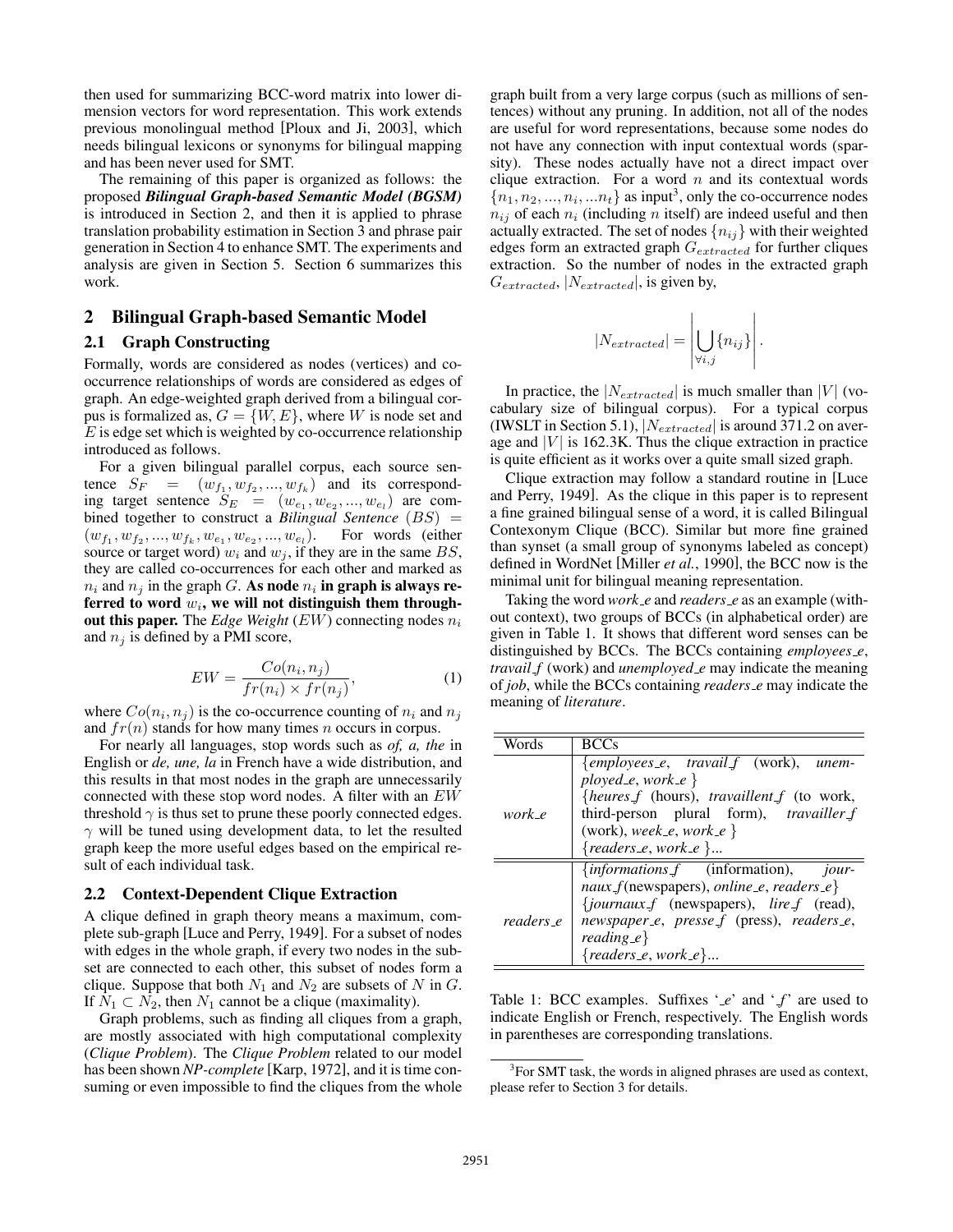Note that edges pruning is static, and nodes selection is dynamic depending on input word sequence. The proposed node selection and clique extraction follow [Ploux and Ji, 2003], except that we use bilingual co-occurrence graph rather than monolingual synonym or hypo(hypero)nym graphs. BCCs can be regarded as loose synsets, as only strongly related words can be nodes in a clique that possess full connections, and different senses will naturally result in roughly different cliques from our empirical observations, though noise or improper connections also exist at the same time. To obtain concise semantic vector representations, a dimension reduction will be performed.

#### 2.3 Semantic Spatial Representation

Correspondence Analysis (CA) [Benzcri, 1973] assesses the extent of matching between two variables. It determines the first *n* factors of a system of orthogonal axes that capture the greatest amount of variance in the matrix. The first axis (or factor) captures the largest variations, the second axis captures the second largest, and so on.

To project words onto lower dimensional semantic space, CA is conducted over the clique-word matrix constructed from the relation between BCCs and words. An initial correspondence matrix  $M = \{m_{ij}\}\$ is built, where  $m_{ij} = 1$  if the BCC in row  $i$  contains the word in column  $j$ , and 0 if not. Normalized correspondence matrix  $P = \{p_{ij}\}\$ is directly derived from *M*, where  $p_{ij} = m_{ij}/N_M$ , and  $\tilde{N_M}$  is grand total of all the elements in *M*. Let the row and column marginal totals of  $P$  be  $r$  and  $c$  which are the vectors of row and column masses, respectively, and  $D_r$  and  $D_c$  be the diagonal matrices of row and column masses. Coordinates of the row and column profiles with respect to principal axes are computed by using the Singular Value Decomposition (SVD) as follows.

Principal coordinates of rows *F* and columns *G*:

$$
\mathcal{F} = D_r^{-\frac{1}{2}} U \Sigma, \ \mathcal{G} = D_c^{-\frac{1}{2}} V \Sigma,
$$

where U, V and  $\Sigma$  (diagonal matrix of singular values in descending order) are from the matrix of standardized residuals *S* and the SVD,

$$
S = U\Sigma V^* = D_r^{-\frac{1}{2}}(P - rc^*)D_c^{-\frac{1}{2}},
$$

where  $*$  denotes conjugate transpose and  $U^*U = V^*V = I$ .

By above processes, CA projects  $BCCs$  ( $F$ ) and words (*G*) onto semantic geometric coordinates as vectors. Inertia  $\chi^2/N_M$  is to measure semantic variations of principal axes for  $F$  and  $G$ :

$$
\chi^2/N_M = \sum_i \sum_j \frac{(p_{ij} - r_i c_j)^2}{r_i c_j}.
$$

Following standard setting of CA [Benzcri, 1973], top principal dimensions (axes) of vectors are chosen for word and clique representation. Bilingual Graph-based Semantic Model (BGSM) is consequently constructed from these principal dimensions. In short, a word with its context are used as input of BGSM, and vectors of the word<sup>4</sup> and its bilingual co-occurrences are output.



Figure 1: Spatial map of *work\_e* (without context) as input (The green lines indicate the borderline of clusters).



Figure 2: Spatial map of *work\_e* with context *readers\_e* as input.

<sup>&</sup>lt;sup>4</sup>In fact both BCCs and words can be represented as vectors.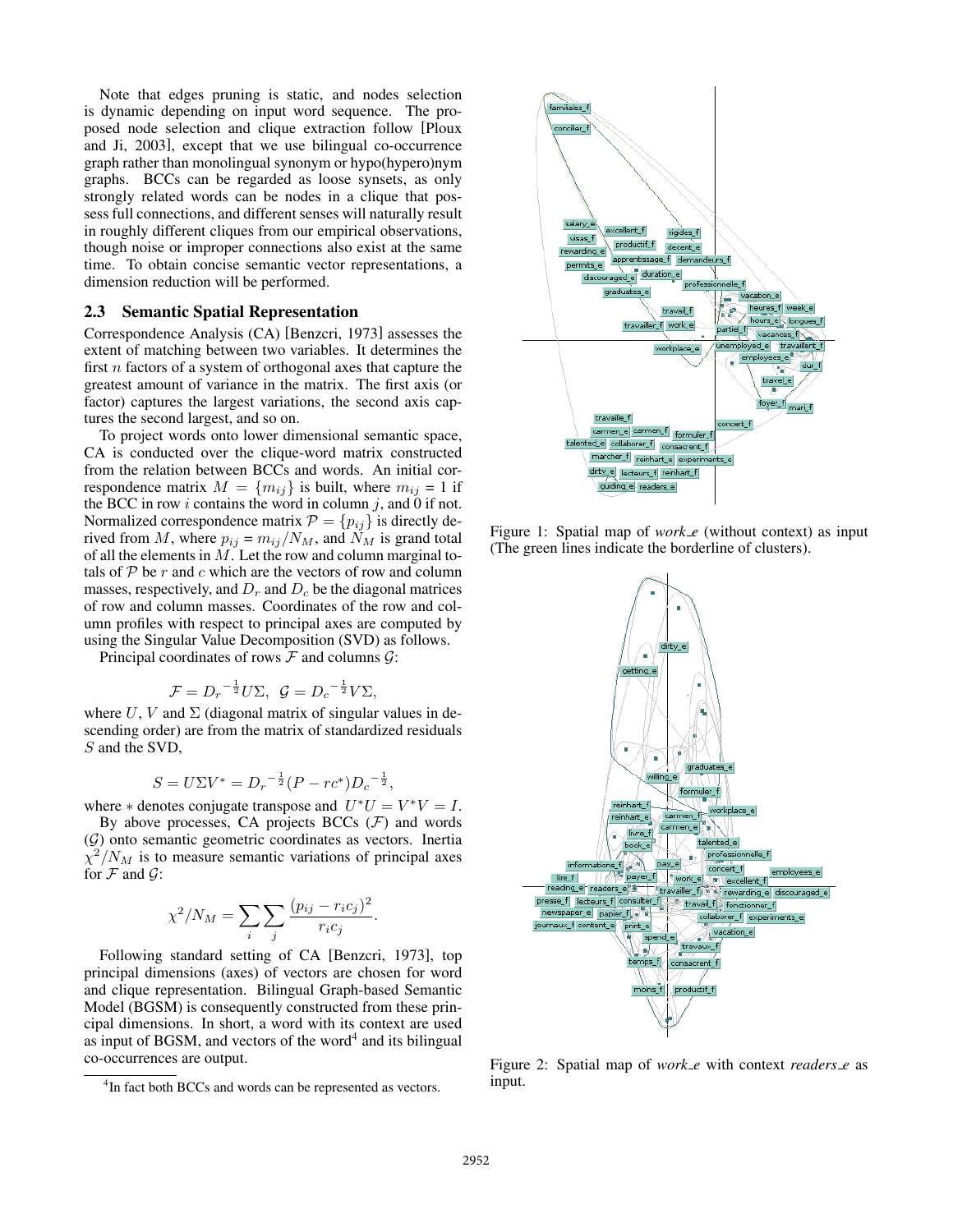To visualize the results, top two dimensions are chosen and illustrated into spatial map. We illustrate the spatial relationship between BCCs and words in the same map, instead of the spatial map of words only. BCCs are represented by points and words by regions. Label of word is approximately (to avoid overlapping) placed at the barycentre of region (gray line) delineated by a set of BCCs that contain the word. BCCs are clustered [Ward Jr, 1963] into three groups (green line). We only present several typical words, and the words too far from most of other words are discarded.

Figures 1 and 2 illustrate the spatial representation of all the co-occurrence words when *work e* is input without context and with *readers e* as context using BGSM, respectively. The following observations can be obtained from them:

1) Several good translation pairs are shown, such as (*work e, travailler f*), (*readers e*, *lecteurs f*), (*reading e, lire*  $f$ ) and (*book\_e, livre*  $f$ ).

2) For *work e* as input, the word *work e* itself is placed at the center and the other words are mainly clustered into three semantic groups: *employment* (the right), *evaluation of job* (the upper left), and *literary works*<sup>5</sup> (the bottom). However, we cannot determine which sense of *work e* belongs to.

3) For *work e*+*readers e* as input, we can identify that the sense of *work e* by the words close to both of *work e* and *readers e*, such as *book e*, *print e* and *paper f*.

# 3 Phrase Translation Probability Estimation

BGSM represents words as vectors dynamically on various geometric coordinates according to contextual words. For each word in a source phrase of SMT, its contextual words are fixed, so all the translation candidate target words can be represented as vectors in the same geometric coordinates. This makes it possible to apply BGSM into phrase-based SMT for selecting translated phrase candidates.

#### 3.1 Bilingual Phrase Semantic Representation

The phrase table of phrase-based SMT model can be simply formalized as<sup> $6$ </sup>,

$$
(P_F, P_E, scores, word-alignment), \t(2)
$$

where  $P_F(w_{f_1}, w_{f_2}, ..., w_{f_k})$  and  $P_E(w_{e_1}, w_{e_2}, ..., w_{e_l})$  are source and its aligned target phrases, respectively, and *scores* indicate various feature scores including direct translation probability, lexical weighting and phrase penalty. The phrase length is limited to 7, which is the default setting for phrasebased SMT.

BGSM represents words in phrase table as six-dimension vectors. It should be noted that the clique extraction depends on contextual words, and CA then projects clique-word matrix onto corresponding semantic geometric coordinates accordingly. So the same contextual words should be used for all the words in  $P_F$  and all its aligned  $P_E$ , in order to represent them on the same geometric coordinates. For each word  $w_{f_i}$  or  $w_{e_j}$  (where  $1 \leq i \leq k$ ,  $1 \leq j \leq l$ ), in phrase pair  $(P_F, P_E)$ , we consider two strategies for selecting the context words:

Strategy-A: only the source words in  $P_F$  are used as the contextual words,  $\{w_{f_1}, w_{f_2}, ..., w_{f_k}\}.$ 

Strategy-B: both the source words in  $P_F$  and target words in all the aligned *P<sup>E</sup>* are used as its contextual words,  $\{w_{f_1}, w_{f_2}, ..., w_{f_k}, w_{e_1}, w_{e_2}, ..., w_{e_l}\}.$ 

Word  $w_{fi}$  (or  $w_{ei}$ ) is represented as vector  $V_{wf_i}$  (or  $V_{we_i}$ ) (The co-occurrence word *wco* can also be represented as vector  $V_{w_{co}}$ ). Note that all the source and target words for the same source phrase  $P_F$  are represented as vectors in the same geometric coordinates. Some words may not belong to any BCC (partially because the graph is pruned). These *unknown* words would be represented as a default vector.

#### 3.2 Semantic Similarity Measurement

Because the numbers of word alignments in phrase pairs are different, *Normalized Euclidean Distance* (*NED*) is adopted to measure the distance between source and target phrases incorporated with IBM word-alignment model:

$$
NED(P_F, P_E) = \sqrt{\frac{\sum_{align(i,j)} ED^2(V_{wf_i}, V_{we_j})}{\sum_{i,j} align(w_{f_i}, w_{e_j})}},
$$
(3)

where  $ED(V_{wf_i}, V_{we_j})$  stands for *Euclidean Distance* between word vectors  $V_{wf_i}$  and  $V_{we_j}$ ,  $align(i, j)$  is from the word-alignment model in Eq. (2), and  $\sum_{i,j}$  *align*( $w_{f_i}, w_{e_j}$ ) is total number of word alignments between  $P_F$  and  $P_E$ .

As there are usually multiple  $P_E$  that are aligned to  $P_F$ ,  $N_{P_E}$  is noted as the number of aligned  $P_E$ . To let the similarity score  $Sim(P_E|P_F)$  be a probability distribution,  $Sim(P_E|P_F) = 1$  if  $N_{P_E} = 1$ ; otherwise,  $Sim(P_{E_i}|P_F)$  is given by,

$$
Sim(P_{E_i}|P_F) = \frac{\sum_j NED^2(P_F, P_{E_j}) - NED^2(P_F, P_{E_i})}{(N_{P_E} - 1) \times \sum_j NED^2(P_F, P_{E_j})}.
$$
\n(4)

Using the same pipeline,  $Sim(P_F|P_E)$  can also be calculated. Both  $Sim(P_E|P_F)$  and  $Sim(P_F|P_E)$  can be added as features for SMT decoding.

### 4 Bilingual Phrase Generation (BPG)

A few phrases are outside corpus but share the similar meaning as those inside the corpus. Take the source French phrase *la bonne réponse* as example, the corresponding aligned target English phrase *the right answer* is in the corpus and phrase table. The other phrases, such as *the correct answer* or *the right response*, may not be in the corpus or phrase table, however, they are also good candidates for translation.

Since the BGSM can be used to represent words as vectors and measure their similarities by computing vector distance, it is possible to generate new (maybe better) phrases with similar meaning as the original one for phrase table.

#### 4.1 Phrase Pair Generation

As mentioned in Section 3, for each word *w* (source or target), both of the source words in  $P_F$  and target words are

<sup>&</sup>lt;sup>5</sup>Part of borderline of this cluster is overlapped by some words.

<sup>6</sup> The alignment is from standard IBM alignment model [Berger *et al.*, 1994].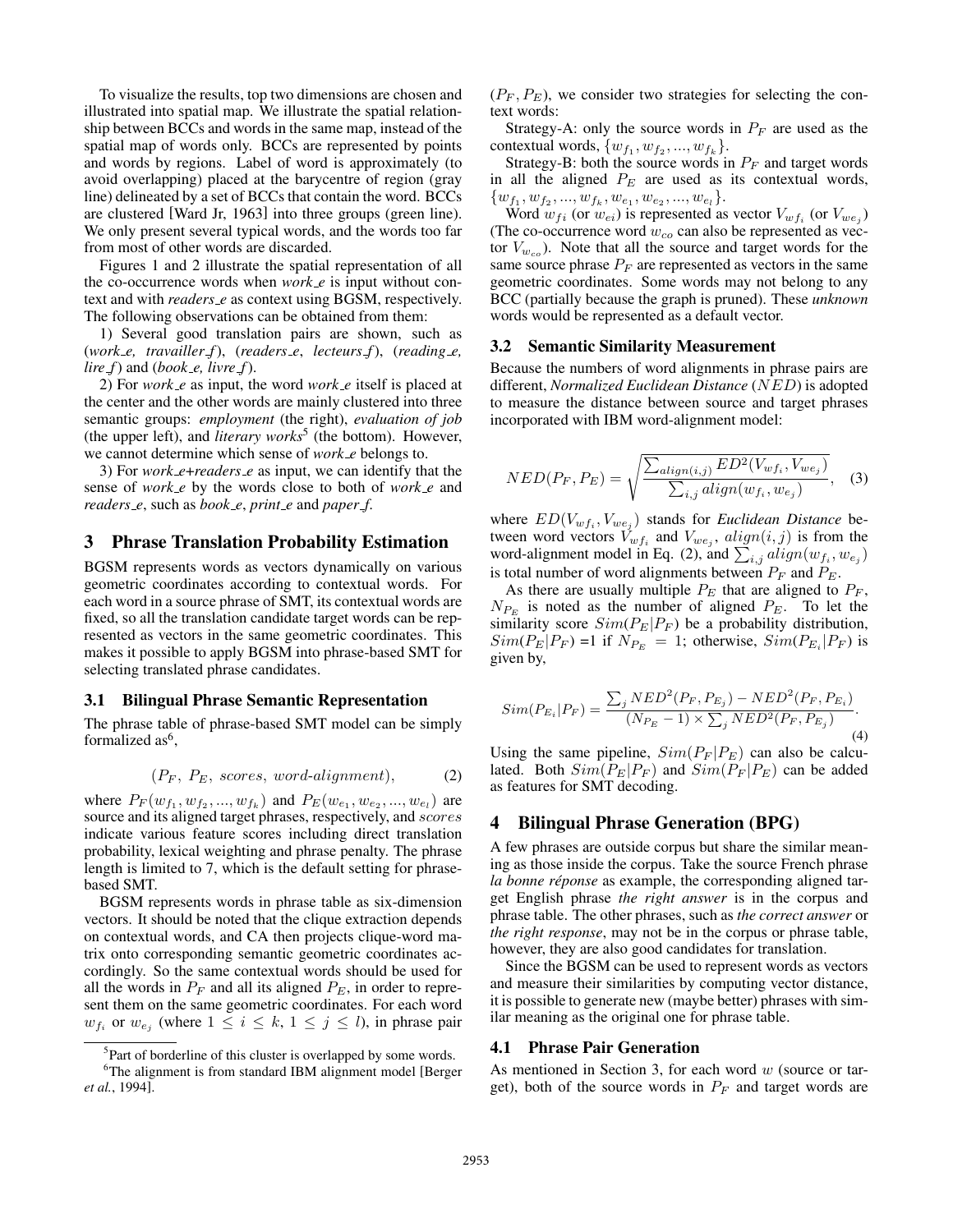used as its contextual words (Strategy-B). Word *w* and its cooccurrence words  $\{w_{co}\}$  are represented as vectors.

For an aligned word pair  $(w_{f_i}, w_{e_j})$ , we find a new translation replacement  $w'_{e_j}$  in  $\{w_{co}\}$  to help generate new phrases. For either source phrase *P<sup>F</sup>* or target phrase *PE*, each word inside will be tentatively replaced by the nearest word in its corresponding co-occurrence according to word vector distance (here, Euclidean distance is actually adopted.). However, only one word replacement with the minimal distance for either phrase will be chosen and implemented to generate two new phrases  $P'_E$  and  $P'_F$ , respectively<sup>7</sup>.

 $Sim(P'_E|P_F)$  and  $Sim(P'_F|P_E)$  can be calculated using Eqs. (3) and (4). They are also being the phrase transition probabilities for the generated  $(P_F, P'_E)$  and  $(P'_F, P_E)$ , respectively, as no such probabilities exist in the original phrase table. The updated lexical weighting  $lex(P'_E|P_F)$  and inverse lexical weighting  $lex(P'_F|P_E)$  are computed by IBM model [Berger *et al.*, 1994].

The generated phrases are filled-up [Bisazza *et al.*, 2011] into original phrase table. That is, a penalty score is added as feature: for original phrase pairs, the penalty is set as one; for the generated ones the penalty is set as *natural logarithm base*  $e$  (= 2.71828...). All scores weights in phrase table will be further tuned using MERT [Och, 2003].

#### 4.2 Prase-table Size Tuning

Using the phrase generation approach, a lot of new phrase pairs can be generated. We need to select the most reasonable ones inside them. The *Distance Ratio* (*DR*) of normalized distance in Eq. (4) between the generated phrase pair  $(P_F, P'_E)$  and the original phrase pair  $(P_F, P_E)$ ,

$$
DR(P'_E, P_E) = \frac{NED(P_F, P'_E)}{NED(P_F, P_E)},
$$
\n<sup>(5)</sup>

is used to measure the usefulness of generated phrase pairs.

A threshold  $\varepsilon$  is set up to keep the most useful generated phrase pair only. Namely, for a source phrase *P<sup>F</sup>* , only the  $P'_E$  whose  $DR(P'_E, P_E)$  smaller than  $\varepsilon$  are selected as the generated phrase pair  $(P_F, P'_E)$ . Using the same pipeline, the size of generated source candidate phrases is also tuned. For SMT task, the threshold is tuned according to SMT performance on development data.

### 5 Experiments

#### 5.1 Setting up

To evaluate BGSM in various language and domain SMT systems, Corpora of IWSLT-2014 French to English (EN) [Cettolo *et al.*, 2012], NTCIR-9 Chinese to English [Goto *et al.*, 2011] and NISTOpenMT08<sup>8</sup> are chosen.

| Corpus   | <b>IWSLT</b> | <b>NCTIR</b> | NIST |
|----------|--------------|--------------|------|
| training | 186.8K       | 1.0M         | 2.4M |
| dev      | 0.9K         | 2.0K         | 1.6K |
| test     | 1.6K         | 2.0K         | 1.3K |

Table 2: Sentence statistics on parallel corpora.

#### 5.2 Baseline Systems

The same basic settings for the IWSLT-2014, NTCIR-9 and NIST08 translation baseline systems are complied. The standard Moses phrase-based SMT system is applied [Koehn *et al.*, 2007] together with GIZA++ [Och and Ney, 2004] for alignment, SRILM [Stolcke, 2002] for language modeling and MERT for tuning (we run MERT three times and record the average BLEU score on test data). The paired bootstrap re-sampling test $9$  is performed. Significant tests are done for each round of test. Marks at the right of BLEU scores indicate whether our proposed methods are significantly better/worse than the corresponding baseline  $(*++--$ : significantly better/worse at *significance level*  $\alpha = 0.01$ ; '+/-':  $\alpha = 0.05$ ). All the experiments in this paper are conducted on the same machine with 2.70GHz CPU.

As the proposed BGSM is a bilingual word embedding method and applied to SMT as new features, we only compare with most related bilingual word embedding or generation methods for SMT. For phrase pair translation probability estimation task, two typical neural network based bilingual embedding methods, Continuous Space Translation Model  $(CSTM<sup>10</sup>)$  [Schwenk, 2012] and [Zou *et al.*, 2013], are select as baselines. The embedding of each method is added as features to the phrase-based SMT baseline, with all the other setting the same. For bilingual phrase generation methods, CSTM is used as the same way as [Schwenk, 2012]'s generation method. We also compare with [Saluja *et al.*, 2014], which uses graph method for translation candidate genera $tion<sup>11</sup>$ .

#### 5.3 Results and Analysis

Only the best performed results (for both the baselines and proposed methods) on development data are chosen to be evaluated on test data and shown. The parameters for BGSM are set as follows: 1) Vector dimensions are 6; 2) Threshold  $\gamma$  for edge weight pruning *EW* in Eq. (1) is  $3 \times 10^{-4}$ ; 3) Threshold  $\varepsilon$  for phrase table tuning DR in Eq. (5) is 1.31.

<sup>11</sup>The implementation and settings in [Saluja  $et$   $al., 2014$ ] are followed except morphological generation.

 $7$ Two or more words can be replaced, but it may lead to serious sense bias, and the experiments also show that replacing more than two words does not perform well.

<sup>&</sup>lt;sup>8</sup>Zou et al. [2013] only released their word vectors rather than their code (http://ai.stanford.edu/∼wzou/mt/), so we have to conduct experiments on NIST08 Chinese-English translation task as they did for comparison. The training data consists of part of NIST OpenMT06, United Nations Parallel Text (1993-2007) and corpora

of [Galley *et al.*, 2008] that were used by [Zou *et al.*, 2013]. NIST Eval 2006 is used as development data and NIST Eval 2008 as test data.9

 $9$ The implementation of our system follows http://www.ark.cs. cmu.edu/MT

<sup>&</sup>lt;sup>10</sup>The recommended settings of CSTM [Schwenk, 2012] are followed. That is, phrase length limit is set as 7, shared 320-dimension projection layer for each word (that is 2240 for 7 words), 768 dimension projection layer, 512-dimension hidden layer. The dimensions of input/output layers are the same as the size of vocabularies of source/target words.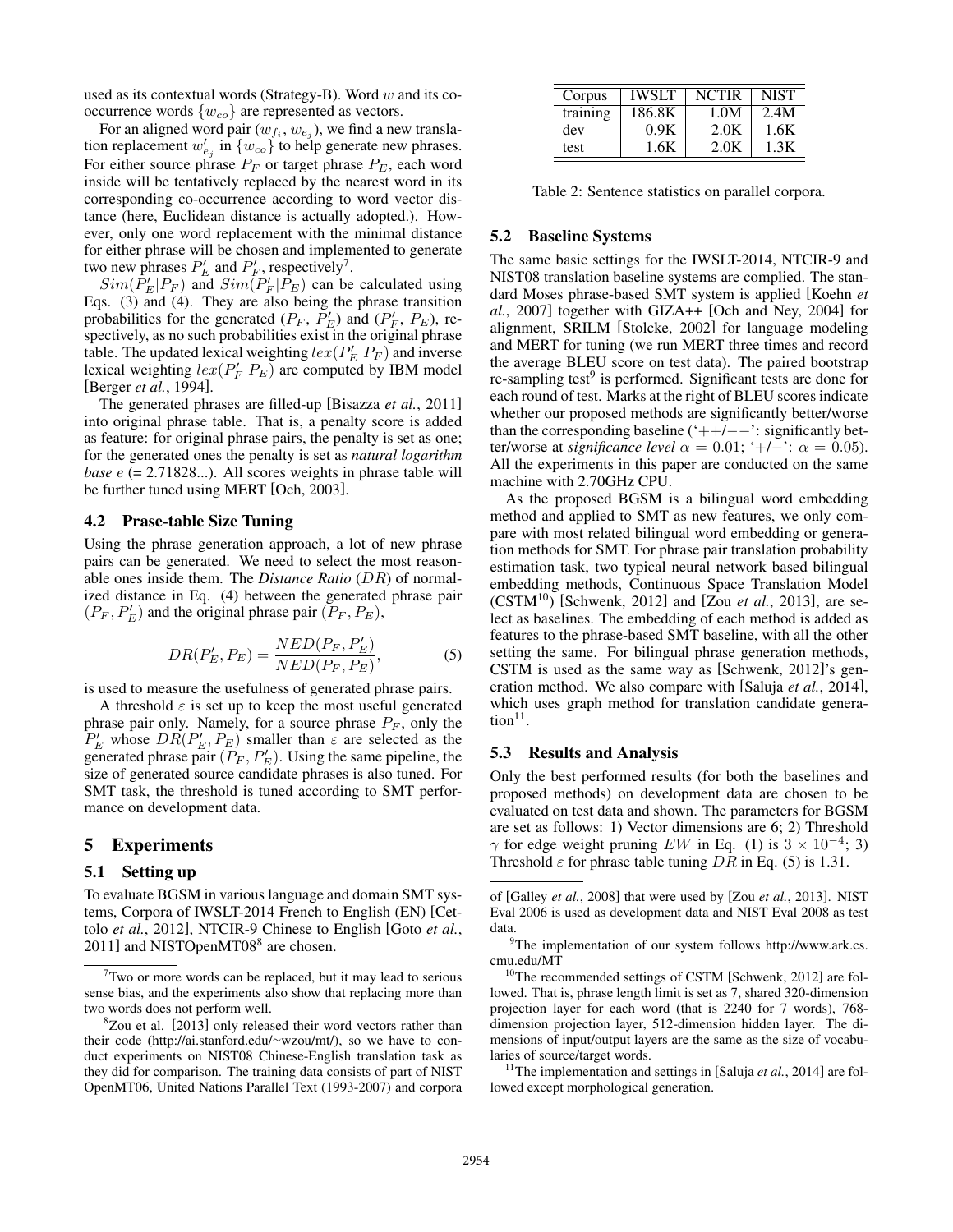#### Phrase Pair Translation Probability Estimation Results

Table 3 indicates that BGSM can improve SMT performance up to +0.85 BLEU, and outperforms CSTM or Zou's methods up to +0.67 BLEU. Besides, the Strategy-B performs better than Strategy-A, which attributes to more contextual (both target and source) information used for the former while only source for the latter.

|                 | <b>IWSLT</b> | <b>NTCIR</b> | <b>NIST</b> |
|-----------------|--------------|--------------|-------------|
| <b>Baseline</b> | 31.80        | 32.19        | 30.12       |
| $+Z$ ou         | N/A          | N/A          | 30.36       |
| $+CSTM$         | 32.19        | 32.37        | 30.25       |
| $+BGSM-A$       | $32.32+$     | 32.56        | 30.38       |
| $+BGSM-B$       | $32.61++$    | $33.04++$    | $30.44+$    |

Table 3: Phrase pair translation probability estimation results (BLEU).

#### Bilingual Phrase Pair Generation Results

'Baseline + BPG' indicates adding the generated phrase pairs to the original phrase table. 'BPG + BGSM' indicates adding the generated phrase pairs, as well as replacing the translation probabilities in original phrase table with the  $Sim(P_E|P_F)$ and  $Sim(P_F|P_E)$  calculated by BGSM (Section 4.1).

| Corpora      | Methods         | <b>Phrase Pairs</b> | <b>BLEU</b> |
|--------------|-----------------|---------------------|-------------|
| <b>IWSLT</b> | <b>Baseline</b> | 9.8M                | 31.80       |
|              | $+CSTM$         | 23.1M               | 32.19       |
|              | +Saluja         | 31.5M               | 32.35       |
|              | $+BPG$          | 25.6M               | 32.37       |
|              | $+BPG+BGSM$     | 25.6M               | $33.13++$   |
| <b>NTCIR</b> | <b>Baseline</b> | 71.8M               | 32.19       |
|              | $+CSTM$         | 297.8M              | 32.42       |
|              | +Saluja         | 341.3M              | 32.68       |
|              | $+BPG$          | 312.6M              | $32.54+$    |
|              | $+BPG+BGSM$     | 312.6M              | $33.47++$   |

Table 4: Bilingual Phrase Generation (BPG) results.

The results in Table 4 indicate that the proposed BPG and BGSM methods can work well together and enhance SMT performance significantly up to +1.33 BLEU. They also outperform state-of-the-art method up to +0.79 BLEU.

#### Efficiency Comparison

We compare the efficiencies for model training and computing the probability scores of phrases pairs using CSTM and BGSM. Two thousand phrase pairs are randomly selected from the whole IWSLT-2014 FR-EN corpus. The CPU time of training models (the whole corpus) and calculating their probability scores (2,000 sentences) is shown in Table 5.

The results in Table 5 demonstrate that BGSM is much more efficient than CSTM, especially for training, the former can be more than 50 times as fast as the later.

| Methods       | <b>Training Time</b> | Calculating Time |
|---------------|----------------------|------------------|
| <b>CSTM</b>   | 59.5 Hours           | 17.1 Minutes     |
| <b>BGSM-A</b> | 1.1 Hours            | 8.9 Minutes      |
| <b>BGSM-B</b> | 1.1 Hours            | 15.6 Minutes     |

Table 5: CPU time on IWSLT-2014.

# 6 Conclusion

Existing word embedding methods usually only consider simple context such as document or sliding window for word relationship building and later word representation. Instead, this paper focuses on sense representation in terms of bilingual background. Using a graph constructed from a bilingual corpus, Bilingual Contexonym Clique (BCC) is proposed for better sense characterization. A BCC-word matrix is then built from dynamic sense-sensitive context in the graph and correspondence analysis is to summarize the matrix into lower dimensions as Bilingual Graph Semantic Model (BGSM).

BGSM word embedding is applied to phrase pair translation probability estimation and generation. The experimental results show that the proposed model can enhance phrasebased SMT decoding and achieve a significant improvement with high computational efficiency. It also outperforms the existing related word embedding methods for SMT.

# References

- [Bengio *et al.*, 2003] Y. Bengio, R. Ducharme, P. Vincent, and C. Janvin. A neural probabilistic language model. *Journal of Machine Learning Research*, 2003.
- [Benzcri, 1973] J.-P. Benzcri. L'analyse des correspondances. In *L'Analyse des Donnes*, 1973.
- [Berger *et al.*, 1994] A. L. Berger, P. F. Brown, S. A. D. Pietra, V. J. D. Pietra, J. R. Gillett, J. D. Lafferty, R. L. Mercer, H. Printz, and L. Ureš. The Candide system for machine translation. In *HLT*, 1994.
- [Bisazza *et al.*, 2011] A. Bisazza, N. Ruiz, M. Federico, and B. Kessler. Fill-up versus interpolation methods for phrase-based smt adaptation. In *IWSLT*, 2011.
- [Cettolo et al., 2012] M. Cettolo, C. Girardi, and M. Federico. Wit<sup>3</sup>: Web inventory of transcribed and translated talks. In *EAMT*, 2012.
- [Faruqui and Dyer, 2014] M. Faruqui and C. Dyer. Improving vector space word representations using multilingual correlation. In *EACL*, 2014.
- [Galley *et al.*, 2008] M Galley, P. Chang, D. Cer, J. Finkel, and C. Manning. NIST open machine translation 2008 evaluation: Stanford university's system description. In *NISTOpenMT*, 2008.
- [Gao *et al.*, 2014] J. Gao, X. He, W.-T. Yih, and L. Deng. Learning continuous phrase representations for translation modeling. In *ACL*, 2014.
- [Goto *et al.*, 2011] I. Goto, B. Lu, K. P. Chow, E. Sumita, and B. K. Tsou. Overview of the patent machine translation